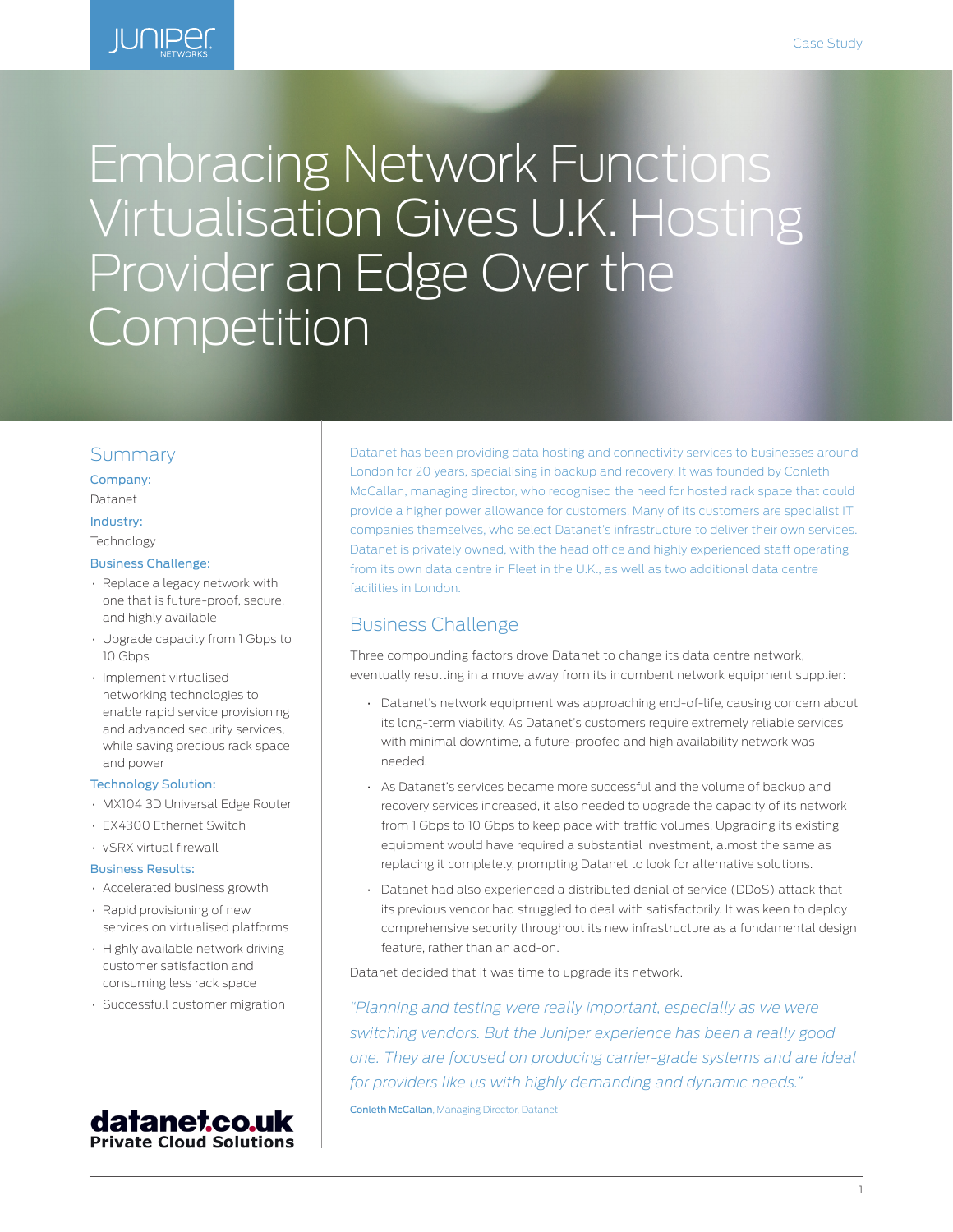## Technology Solution

Datanet went out to tender to find the optimum solution for its needs. Despite using its previous vendor for nearly twenty years, Datanet never felt it had established a close working relationship. One of its large customers was a user of Juniper Networks equipment and highly recommended Juniper's technology for the Datanet solution.

As Conleth McCallan, managing director of Datanet, explains: "We knew a lot of network engineers who recommended Juniper to us from their own experiences. This gave us confidence to consider Juniper for our upgrade project, and when we looked further into what they could bring us with SDN and NFV, the answer became really compelling."

The new data centre network was built using Juniper Networks® MX104 3D Universal Edge [Router](http://www.juniper.net/us/en/products-services/routing/mx-series/mx104/) to provide a data centre core, [Juniper Networks EX4300 Ethernet Switch](http://www.juniper.net/us/en/products-services/switching/ex-series/) for aggregation, and [Juniper Networks vSRX virtual firewall](https://www.juniper.net/uk/en/products-services/security/srx-series/vsrx/) for customer security, all in a fully redundant configuration. The MX104 router is a modular, highly redundant SDN-ready router and member of the full-featured MX Series 3D Universal Edge Routers platform. It offers 80 Gbps of capacity and supports a redundant control plane for high availability. [Juniper Networks EX Series Ethernet](http://www.juniper.net/us/en/products-services/switching/ex-series/)  [Switches](http://www.juniper.net/us/en/products-services/switching/ex-series/) are carrier-class switching solutions for converged enterprise branch offices, campuses, and data centres, as well as for service provider deployments. Juniper Networks vSRX [virtual firewall](https://www.juniper.net/uk/en/products-services/security/srx-series/vsrx/) delivers a complete and integrated virtual security solution that includes core firewall, robust networking, advanced security services at Layers 4 through 7, and automated life cycle management capabilities.

*"Working with (Juniper partner) Infradata has given us access to the same engineers who work on some of the largest carriers and networks in the country. And we've been able to deploy the network in a failover configuration for full redundancy, which was never an easy thing to achieve with our previous equipment. It's easier to monitor and manage what's happening across our infrastructure. These are all advantages of using innovative carrier-grade equipment."* 

#### Conleth McCallan, Managing Director, Datanet

As McCallan explains: "The virtual SRX is particularly useful as it has allowed us to avoid deploying new hardware every time we provision a new customer. It's inefficient to locate physical firewalls at customer sites, as it requires expensive truck rolls to every site that needs Internet access. Locating them in our data centre solves this problem, but then they take up costly space and power resources. Deploying firewalls as a virtualised network function is much more efficient and we can provision them immediately without any hardware deployment cycle."

The entire network was simulated inside Datanet's own data centre facilities to provide a proof-of-concept environment before it was migrated into live production. "Planning and testing were really important," McCallan says, "especially as we were switching vendors. But the Juniper experience has been a really good one. They are focused on producing carrier-grade systems and are ideal for providers like us with highly demanding and dynamic needs."

## Business Results

The network is now fully operational and Datanet is in the process of migrating its customers to the new platform, which is more resilient and secure, and provides a future-proofed upgrade path from 10 Gbps to 100 Gbps. Infradata, Juniper Networks' partner, is supporting the process, as well as providing financial support to spread the cost of the project. "Working with Infradata has given us access to the same engineers who work on some of the largest carriers and networks in the country," McCallan says. "And we've been able to deploy the network in a failover configuration for full redundancy, which was never an easy thing to achieve with our previous equipment. It's easier to monitor and manage what's happening across our infrastructure. These are all advantages of using innovative carrier-grade equipment."

Now Datanet is winning significant new business particularly in the areas of cloud, hosting, and backup and recovery, partly due to the increased bandwidth, reliability, and flexibility of its new network from Juniper. Datanet has also been able to increase its performance while using less space in its data centre facilities. "The MX104 routers are highly compact yet still offer full power and control plane redundancy, and provide us with much higher bandwidth," McCallan says.

#### Next Steps

Datanet plans to use the vSRX virtual firewall to offer additional advanced security services at Layers 4 through 7, and it also intends to extend its virtual environment by deploying Juniper [Networks vMX, the virtual MX Series router.](http://www.juniper.net/us/en/products-services/routing/mx-series/vmx/) vMX is a true MX Series router that is optimized to run as software on industrystandard x86 servers. It provides an economical solution for carrier-class routing and adds a DevOps-style service focus to the network.

"Backup and recovery are becoming increasingly important for businesses across the U.K.," McCallan says, "as their applications and data are at the very heart of their operations. Many are recognising that cloud technology is a great solution for secure backup; however, that means we need more capacity, reliability, and pervasive, software-enabled security, and the flexibility that comes from virtualising network functions. This is an edge that Juniper Networks has given us today, along with being ready for SDN in the future."